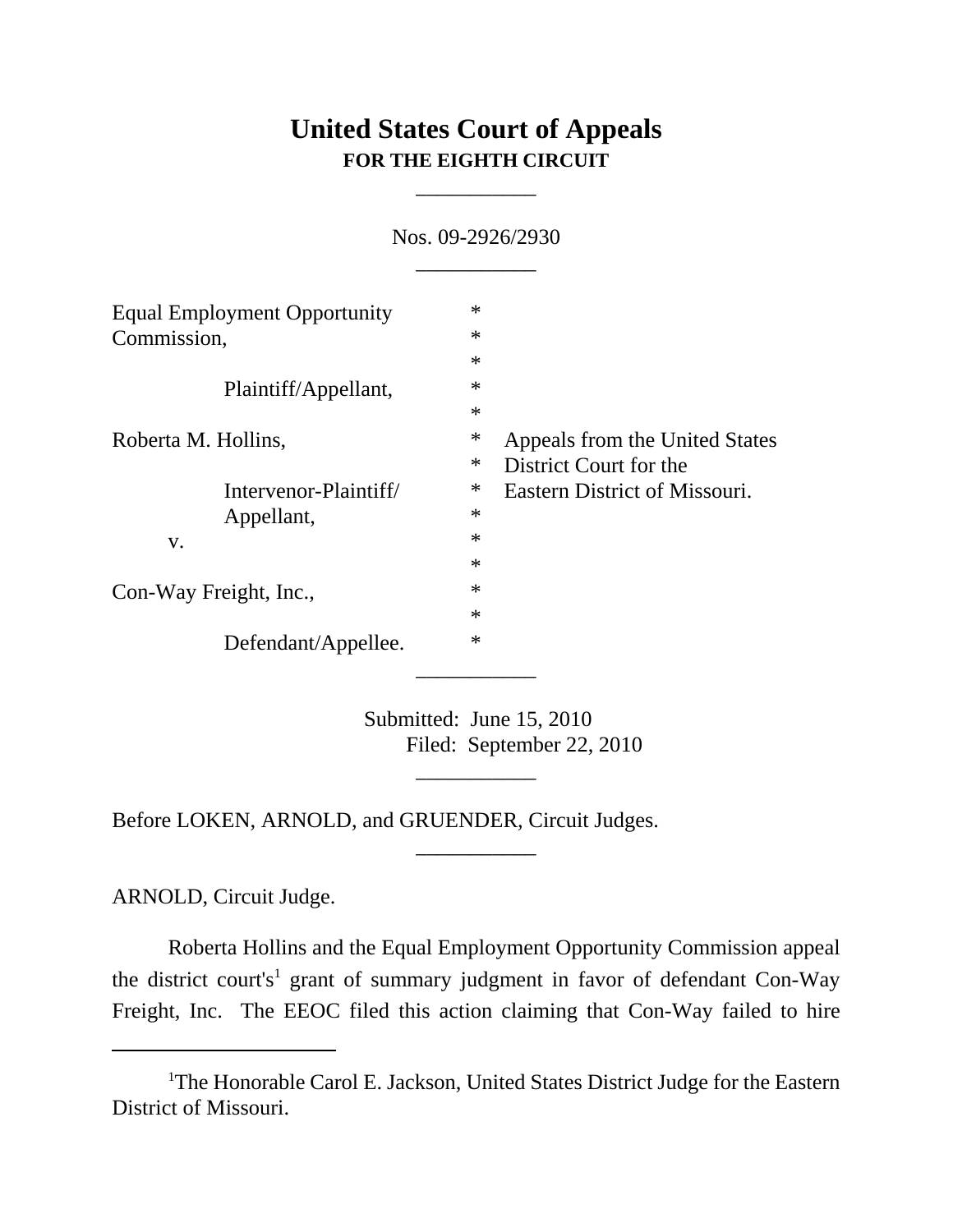Ms. Hollins because of her race in violation of Title VII of the Civil Rights Act of 1964, *see* 42 U.S.C. §§ 2000e to 2000e-17. After the court allowed Ms. Hollins to intervene, she added claims of race discrimination in violation of 42 U.S.C. § 1981 and Missouri state law. We affirm the district court's grant of summary judgment in favor of Con-Way on the federal claims and remand the state-law claim with directions to dismiss it without prejudice.

Ms. Hollins heard from a friend about a possible job opening at Con-Way's office in Poplar Bluff, Missouri. Her friend's husband, who worked for Con-Way, arranged for Ms. Hollins to meet with the branch's service center manager, Kenneth Gaffney. Mr. Gaffney told Ms. Hollins that he was seeking permission from the region manager, Kevin Beer, and the vice president of operations to create a position for a part-time customer service representative. He interviewed Ms. Hollins for the job and had her complete an application, on which she disclosed two misdemeanor shoplifting convictions. Mr. Gaffney promised to let her know when he obtained authorization to create the position.

Mr. Gaffney testified that he was very impressed by Ms. Hollins and very interested in hiring her. In a discussion with Mr. Beer about adding the customerservice position, Mr. Gaffney said that he had the "ideal candidate" in Ms. Hollins. Mr. Beer, upon learning that Ms. Hollins was black, cautioned Mr. Gaffney that he would be "opening up a can of worms" by hiring her and that he "probably [didn't] want to go that route." After Mr. Gaffney obtained approval to interview candidates and select one for the job, he again interviewed Ms. Hollins and post-dated her original written application. During the second interview, Mr. Gaffney asked Ms. Hollins how she would respond if derogatory racial comments were made in the workplace and stated, "When I told my boss about you, he told me not to hire you because if I hired you that I was just asking for the NAACP." After completing the interviews, Mr. Gaffney decided that Ms. Hollins and another applicant, Angela Patterson, who is white, were his best candidates. He preferred Ms. Hollins, but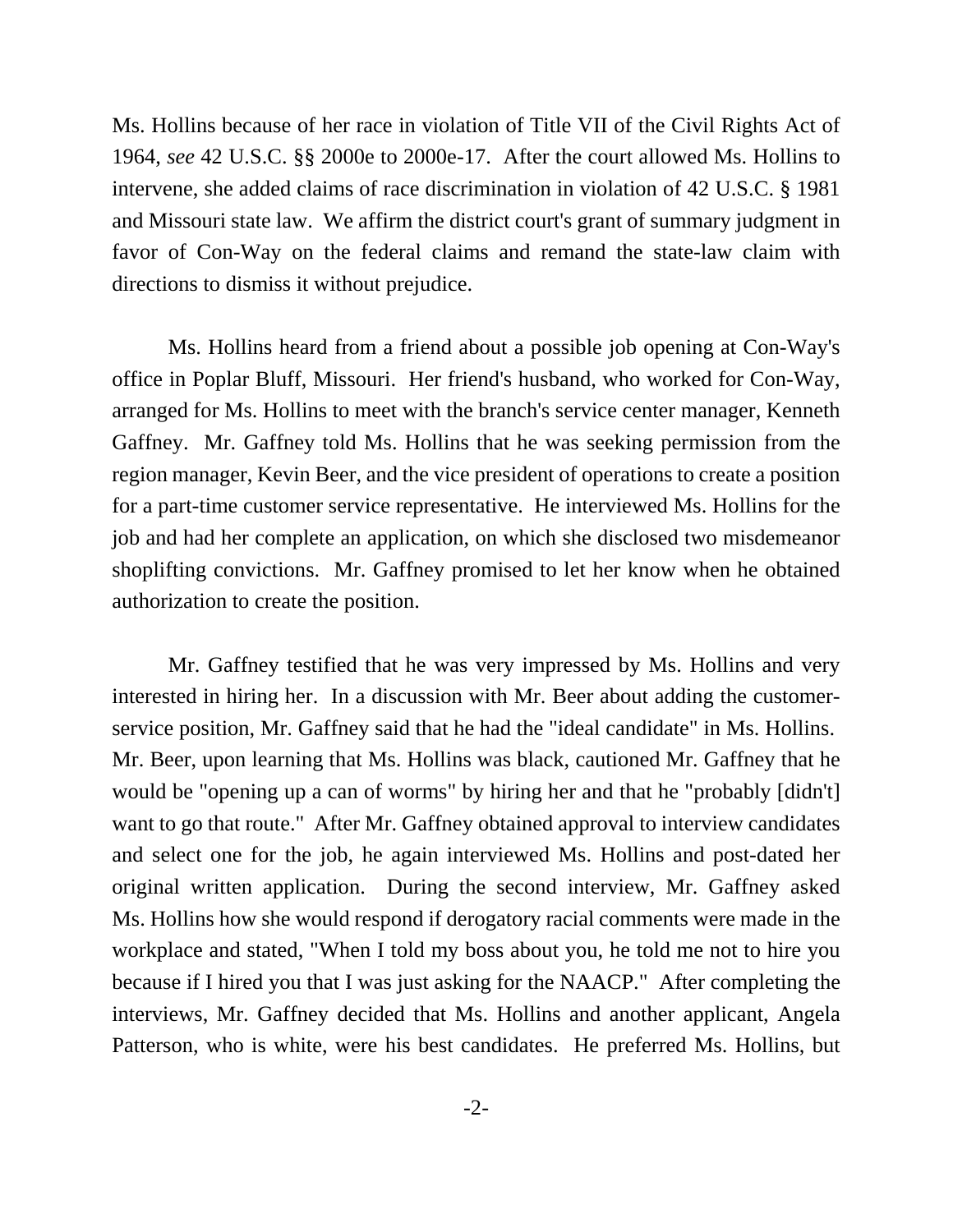testified that he continued to consider Ms. Patterson in order to have a "backup plan." Each woman attested that Mr. Gaffney had told her individually that she (the affiant) had the job. Mr. Gaffney told Ms. Hollins that he had gone "to bat for [her]" and that the position was hers.

Mr. Gaffney then violated company policy by sending Ms. Hollins and Ms. Patterson to be drug tested. Con-Way's hiring policy states that a manager is not authorized to send a candidate for a drug test or to make a conditional offer of employment until the personnel department runs a criminal background check and approves the chosen candidate. If the personnel department disqualifies a candidate based on the background check, the candidate cannot be hired. The personnel department, pursuant to company policy, automatically disqualified any candidate with a theft-related conviction on her application or background check.

Before choosing a candidate to submit to the personnel department for consideration, Mr. Gaffney was terminated. When Ms. Hollins did not hear from Mr. Gaffney about the drug-test results, she called his office and learned that he was no longer there; Mr. Beer answered the phone and said that he was the region manager and was not doing any hiring at that time. When she told him that she had already been hired and had taken a drug test, he said that he knew nothing about that and would "check into it and get back to [her]," but she did not hear from him. When she called again, an employee whom she had met during the interview process told her that if Mr. Gaffney was replaced, she would "make sure [Ms. Hollins's] application was on top."

Some time later, Anthony Godwin contacted Mr. Gaffney's replacement, Gary Sellers, and told him that Mr. Gaffney had promised him the job as a part-time customer-service representative. After Mr. Sellers received approval to fill the position, he interviewed and hired Mr. Godwin. Ms. Hollins then filed a complaint with the EEOC that ultimately resulted in this lawsuit.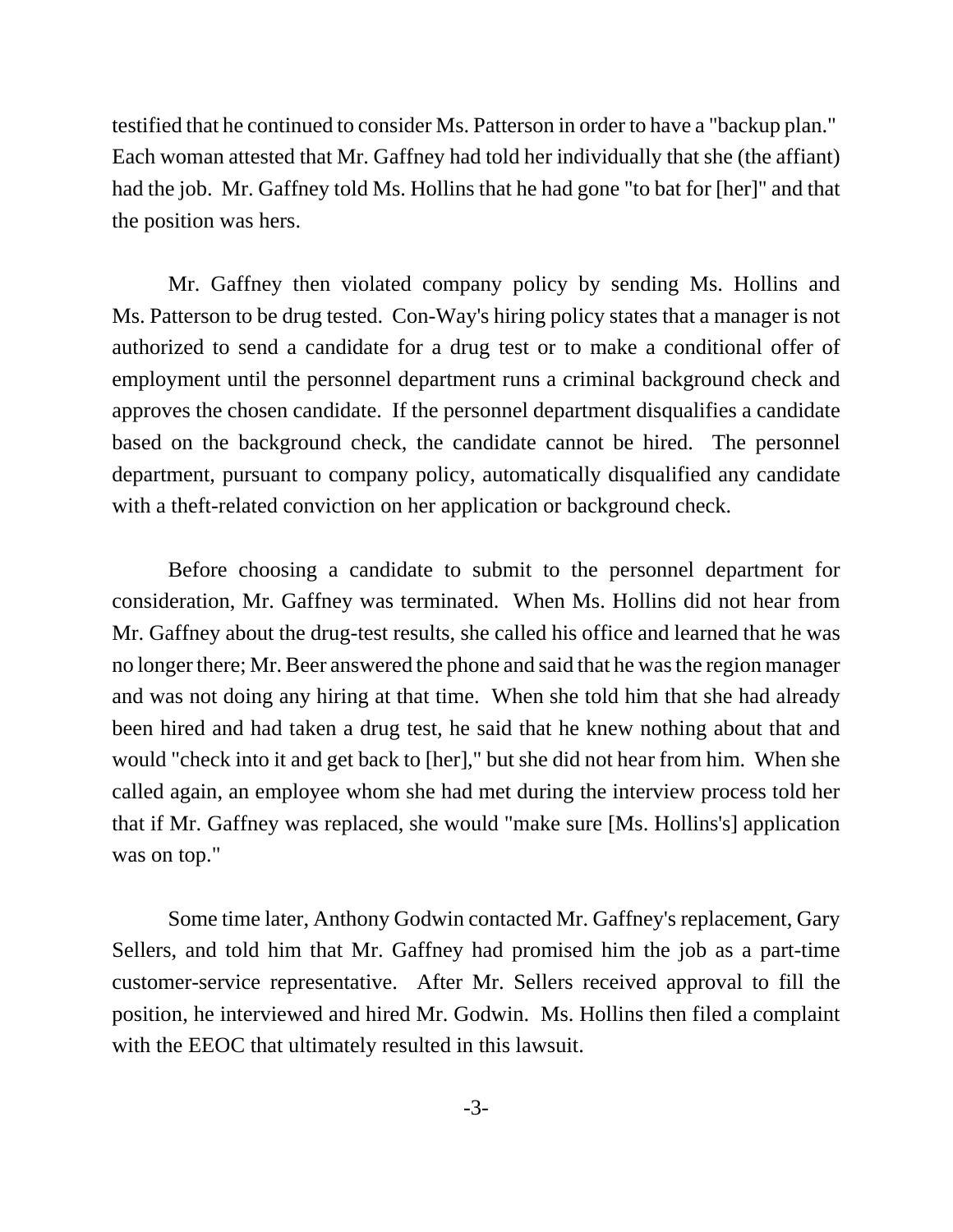On all of the plaintiffs' claims, the district court held that there was no direct evidence of race discrimination because Mr. Gaffney continued to consider Ms. Hollins for the position even after Mr. Beer's comment about "opening up a can of worms" by hiring her, and because Mr. Gaffney's replacement was unaware of Ms. Hollins's application when he hired Mr. Godwin. The court also held that the plaintiffs' federal claims could not succeed under the *McDonnell Douglas Corp. v. Green*, 411 U.S. 792 (1973), burden-shifting framework because Ms. Hollins's theft convictions rendered her unqualified for the position. (In addition to the two misdemeanors, Con-Way later discovered that Ms. Hollins did not disclose two felony theft convictions that had been pardoned.)

We review a district court's grant of summary judgment *de novo*. *Philips v. Mathews*, 547 F.3d 905, 909 (8th Cir. 2008). Although we view the facts and draw all reasonable inferences in the light most favorable to the non-movant, we will uphold the grant of summary judgment if the evidence would not permit a reasonable jury to return a verdict for the nonmoving party. *Anderson v. Liberty Lobby, Inc.*, 477 U.S. 242, 248, 255 (1986).

## I.

Because the plaintiffs' Title VII claim and Ms. Hollins's § 1981 claim rely on "parallel, substantially identical, legal theories of recovery," we analyze them in the same way. *Kim v. Nash Finch Co.*, 123 F.3d 1046, 1063 (8th Cir.1997). To survive summary judgment on a claim based on so-called direct evidence of racial discrimination, the plaintiff must produce evidence (which may be circumstantial) "showing a specific link between the alleged discriminatory animus and the challenged decision, sufficient to support a finding by a reasonable fact finder that an illegitimate criterion actually motivated the adverse employment action." *McCullough v. University of Ark. for Med. Sciences*, 559 F.3d 855, 860 (8th Cir. 2009) (internal quotation marks and citation omitted). In this case, the evidence is insufficient to support a finding of a causal link between the comments made by Mr. Beer and Mr.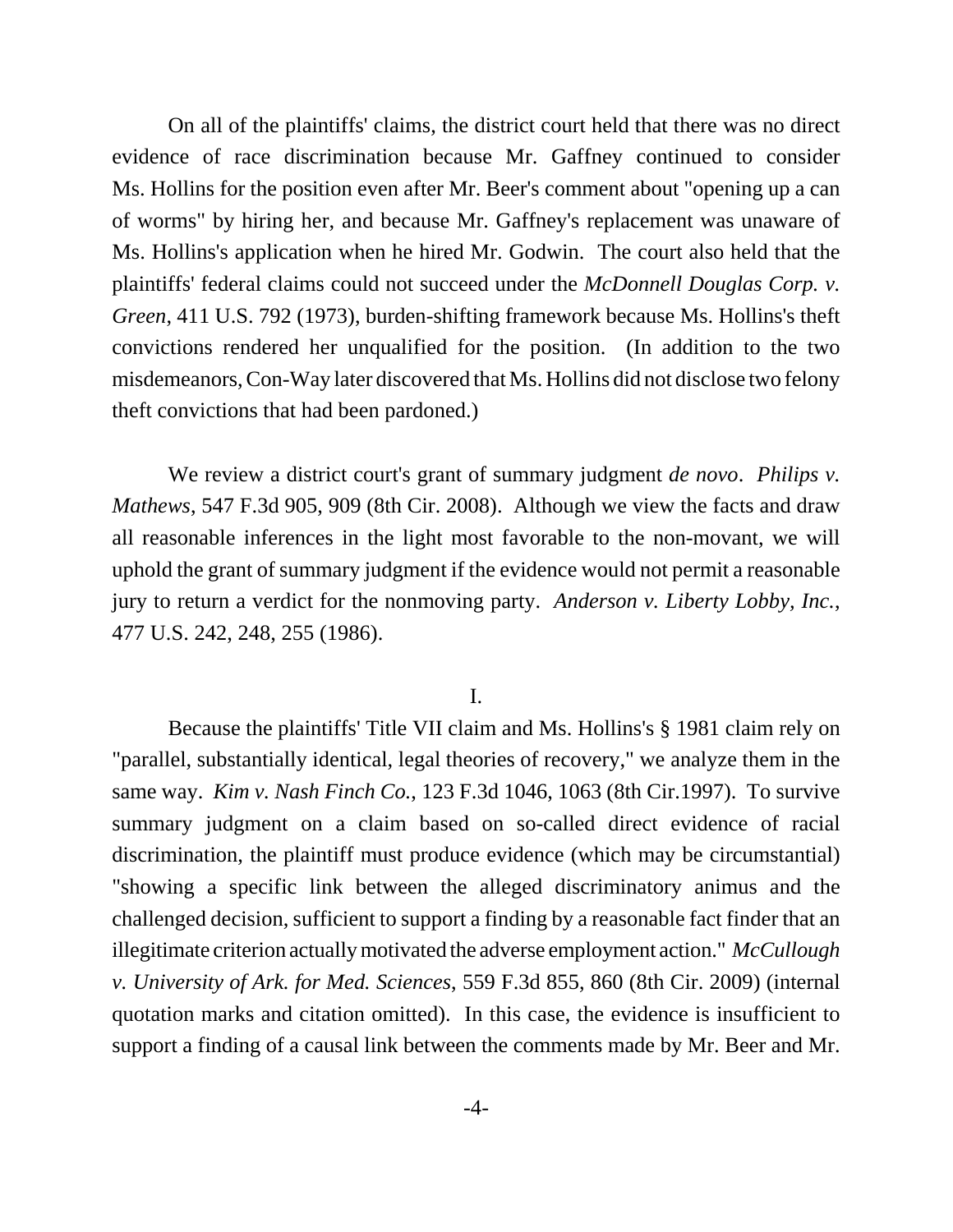Gaffney and Con-Way's failure to hire Ms. Hollins. The plaintiffs argue that but for Mr. Beer's comment about "opening up a can of worms," Mr. Gaffney would have moved forward more rapidly in hiring Ms. Hollins. This argument, however, ignores the fact that Mr. Gaffney did not have authority to hire Ms. Hollins (or anyone else) without first obtaining the personnel department's approval following a background check. Even if Mr. Gaffney had attempted to hire Ms. Hollins, Con-Way's policy of automatically disqualifying applicants with theft-related convictions would have resulted in Ms. Hollins's application being rejected. Because Ms. Hollins would not have been hired regardless of the discriminatory animus, the plaintiffs cannot establish a causal link between the alleged discriminatory animus and the decision not to hire her. *See Arraleh v. County of Ramsey*, 461 F.3d 967, 975 (8th Cir. 2006), *cert. denied*, 550 U.S. 904 (2007).

The plaintiffs maintain that Con-Way's evidence did not establish the existence of their alleged policy regarding theft-related convictions as a matter of law, but we believe that a reasonable jury would have to conclude that such a policy was in place. Con-Way produced evidence that within the span of eighteen months it had disqualified twenty-eight applicants solely because of theft-related convictions; that no employees working at the Poplar Bluff service center had convictions on their record; and that its designated corporate representative had personally disqualified "dozens and dozens" of applicants because of theft-related convictions. The plaintiffs argue that a reasonable jury could conclude that the policy did not exist because it was not in writing, but they do not cite any legal authority for the proposition that a policy must be in writing to be effective.

The plaintiffs also point to a comment that Mr. Gaffney made to Ms. Hollins that she should not worry about the misdemeanor convictions because Con-Way "won't go back that far" anyway. The district court excluded this statement as inadmissible hearsay, but the plaintiffs argue that it constitutes a party admission under Fed. R. Evid.  $801(d)(2)(D)$ . We have held that party admissions must concern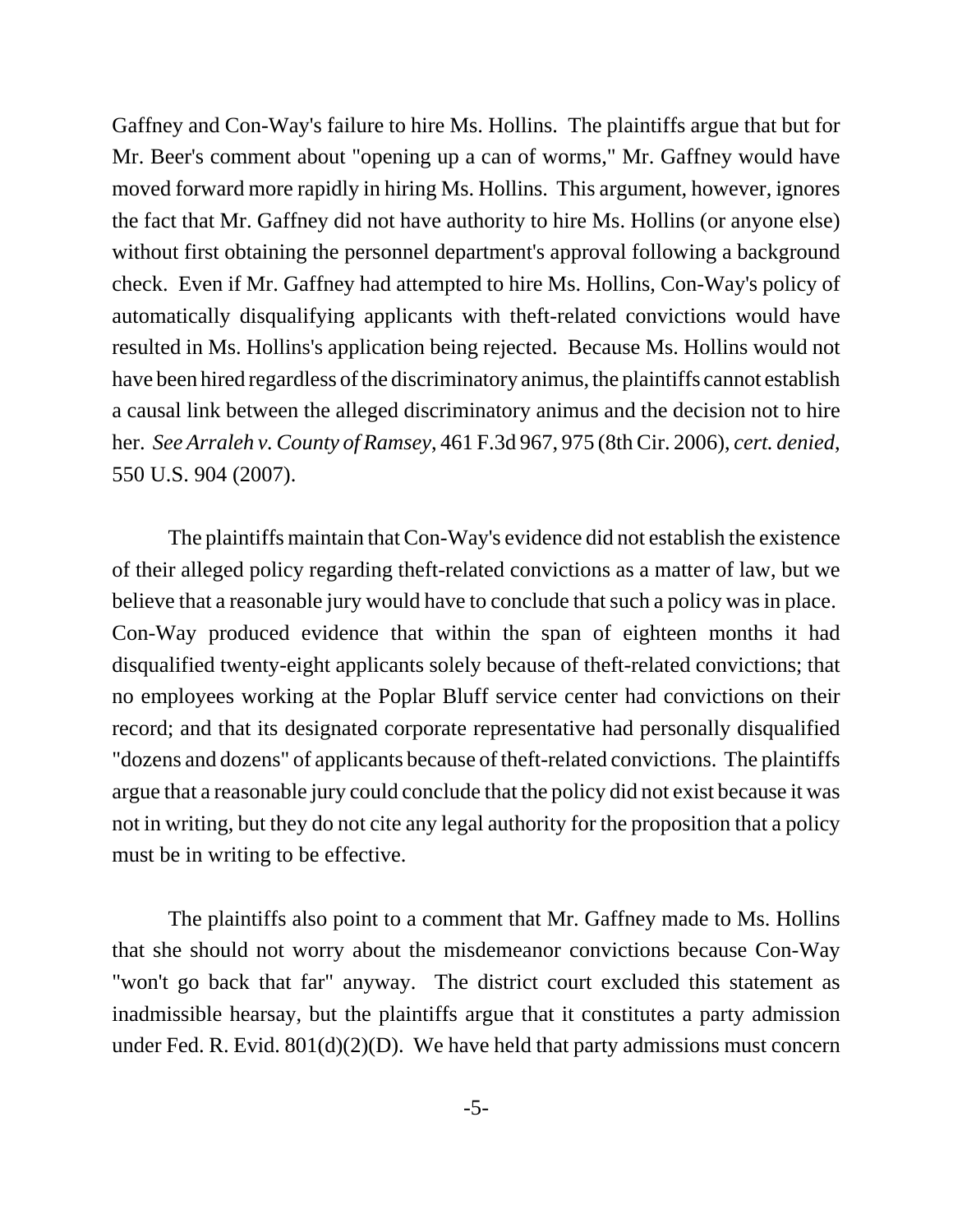a matter within the scope of employment of the person making the statement. *See Ahlberg v. Chrysler Corp.*, 481 F.3d 630, 636 (8th Cir. 2007). Here, Mr. Gaffney testified that he was not involved in the criminal background checks and was not given specific reasons when the personnel department disqualified an applicant; we cannot, therefore, say that the district court abused its discretion in concluding that Mr. Gaffney's comment was outside the scope of his employment. Even if the statement were admissible, moreover, the same lack of knowledge that rendered it inadmissible would render it insufficient to allow a reasonable jury to infer that Con-Way did not have a policy of automatically disqualifying applicants with theft-related convictions. Because a reasonable jury would conclude that such a policy existed, the plaintiffs cannot establish the requisite link between the discriminatory comments and Con-Way's failure to hire Ms. Hollins.

The EEOC contends that under 42 U.S.C.  $\S$  2000e-5(g)(2)(B), Con-Way's policy regarding theft-related convictions, even if proven, would limit the plaintiffs' available remedies but could not serve as a complete defense to liability. Section 2000e-5(g)(2)(B) provides that if a defendant can "demonstrate. That it would have taken the same [employment] action in the absence of the impermissible motivating factor," the plaintiffs' available remedies are restricted to declaratory and injunctive relief and certain attorney's fees. Section 2000e-2(m), enacted concurrently with § 2000e-5(g)(2)(B), provides an alternative way for plaintiffs to establish a Title VII violation – the mixed-motive approach – in addition to the single-motive approach available under § 2000e-2(a). *See Fogg v. Gonzales*, 492 F.3d 447, 452-54 (D.C. Cir. 2007). But it is important to recognize that Con-Way did not offer a motive for failing to hire Ms. Hollins: It merely said that Mr. Gaffney did not send her name forward and that after he was terminated it simply did not consider her application. If this is true, then racial considerations played no part in the failure to hire Ms. Hollins, and if it is false then Ms. Hollins might well prevail but not on a mixed-motive basis. Because § 2000e-5(g)(2)(B) by its own terms applies only to "a claim in which an individual proves a violation under § 2000e-2(m)," we read it to be inapplicable in a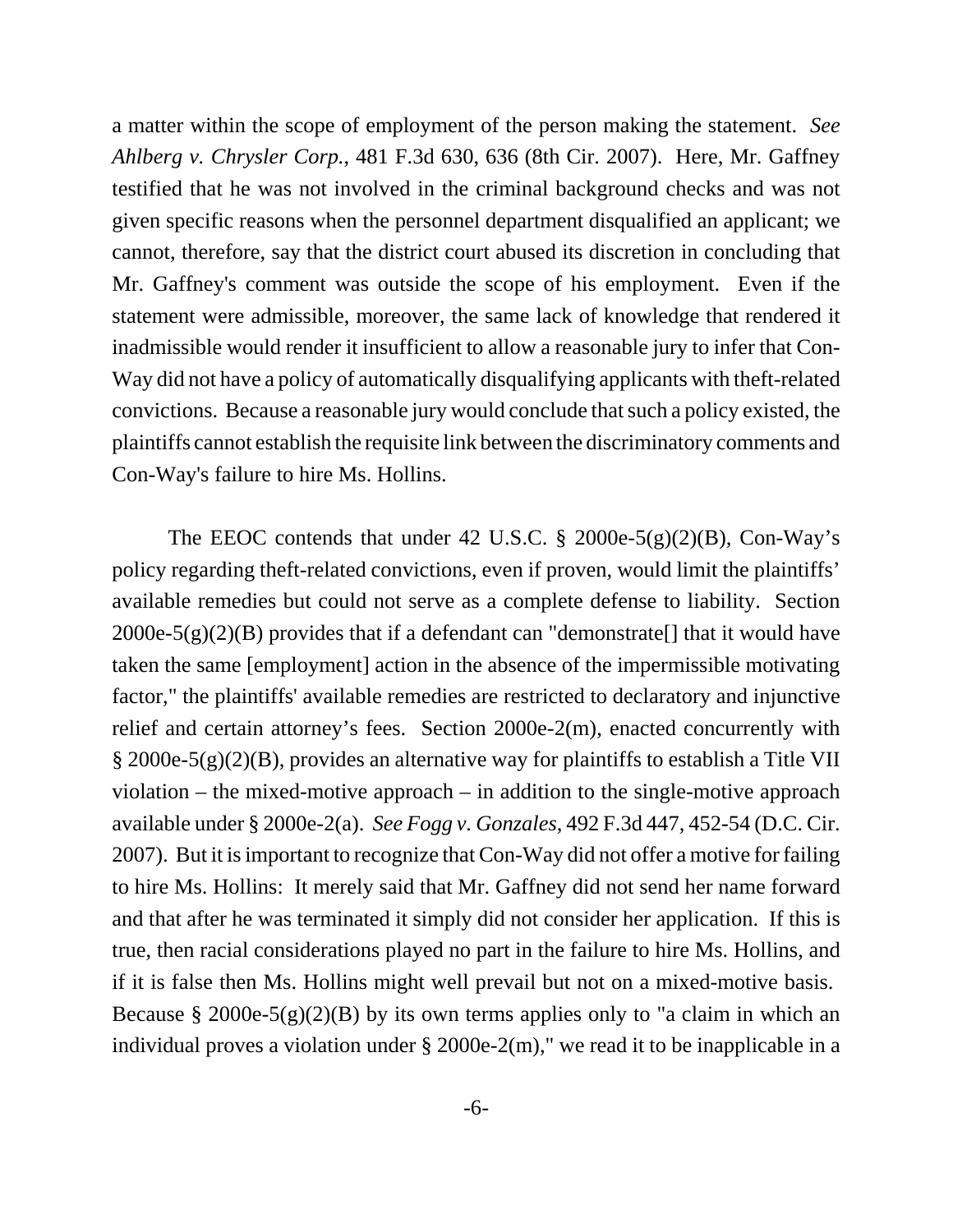single-motive case such as this one. (The Supreme Court has explicitly left open the question of "when, if ever,  $[\S 2000e-2(m)$  and  $\S 2000e-5(g)(2)(B)]$  appl[y] outside of the mixed-motive context." *Desert Palace, Inc. v. Costa*, 539 U.S. 90, 94 n.1 (2003).) The district court therefore properly granted summary judgment in favor of Con-Way on the plaintiffs' claim based on direct evidence of racial discrimination. And since we have concluded that the mixed-motive amendments to Title VII do not apply here, we need not decide whether they apply in § 1981 actons.

The plaintiffs' attempts to establish a *prima facie* case under *McDonnell Douglas* fail for a similar reason. The *McDonnell Douglas* burden-shifting framework requires a plaintiff to establish a *prima facie* case of discrimination by proving that she is a member of a protected class, was qualified for the position that she sought, and was denied the position in favor of someone outside the protected class. *Dixon v. Pulaski County Special Sch. Dist.*, 578 F.3d 862, 868-69 (8th Cir. 2009). Ms. Hollins, while satisfying the other requirements, cannot establish that she was qualified for Con-Way's open position because, as we noted above, a theft-related conviction renders an applicant unqualified for any position with the company.

## II.

Ms. Hollins also maintains that Con-Way discriminated against her in violation of the Missouri Human Rights Act (MHRA). *See* Mo. Rev. Stat. §§ 213.010 to 213.137, 213.041. Section 213.055.1(1)(a) prohibits an employer from failing to hire or otherwise discriminating against an individual based on race. The Missouri Supreme Court has observed that the MHRA's "safeguards are not identical to the federal standards and can offer greater discrimination protection." *Daugherty v. City of Maryland Heights*, 231 S.W.3d 814, 818-19 (Mo. 2007). In particular, the court noted that the MHRA defines "discrimination" to include "*any* unfair treatment based on race ... as it relates to employment." *Id.* at 819 (quoting Mo. Rev. Stat. § 213.010(5)) (emphasis added in *Daugherty*). Under the MHRA, a plaintiff therefore need not "prove that discrimination was a substantial or determining factor in an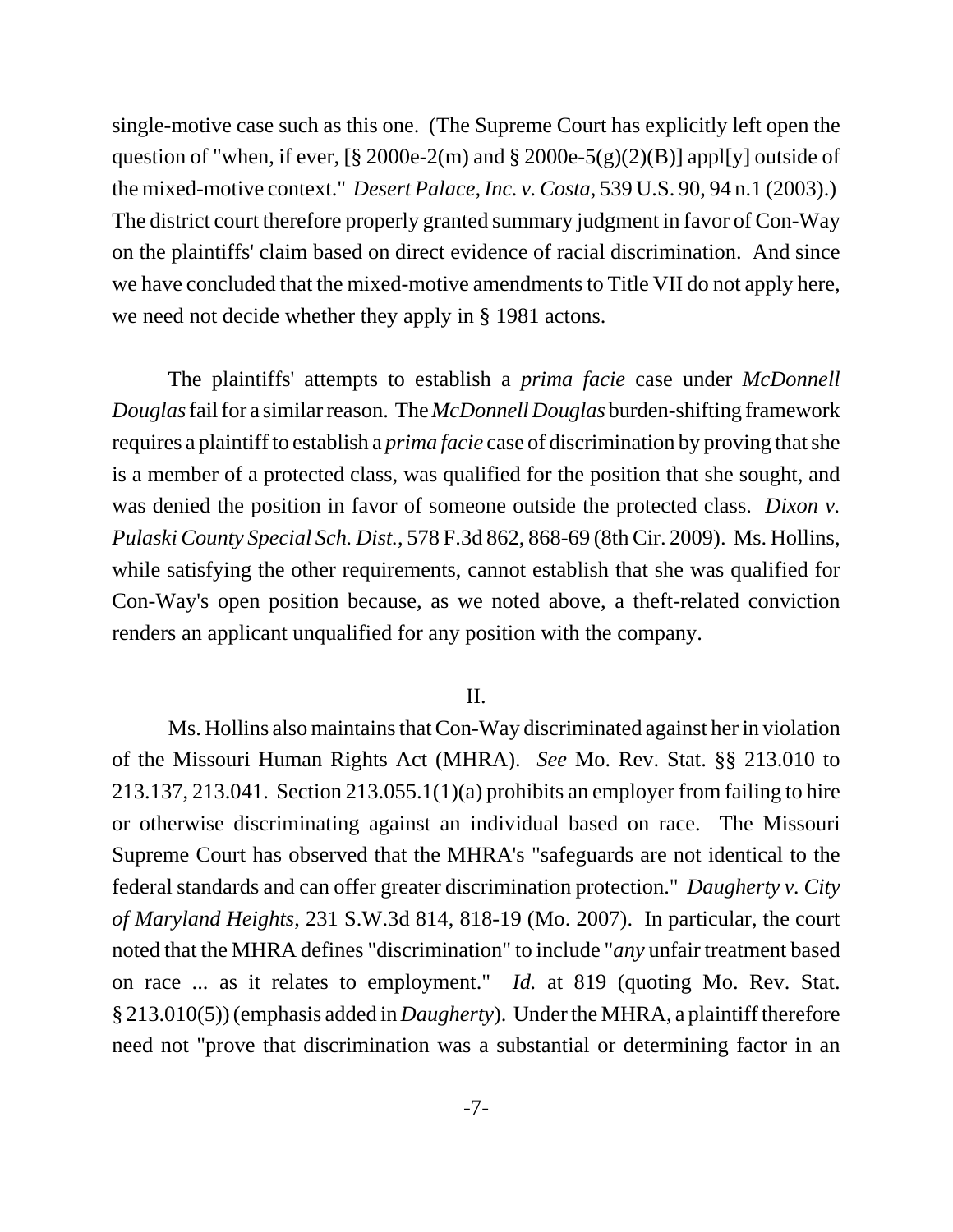employment decision," only that it was a "contributing factor." *Id.* at 820; *see also Hill v. Ford Motor Co.*, 277 S.W.3d 659, 664-65 (Mo. 2009). Missouri courts have defined "a contributing factor" as one "that contributed a share in anything or has a part in producing the effect." *Williams v. Trans States Airlines, Inc.*, 281 S.W.3d 854, 867 (Mo. Ct. App. 2009) (internal quotation marks and citations omitted).

Viewing the facts in the light most favorable to the plaintiffs, Mr. Beer and Mr. Gaffney discussed Ms. Hollins's race, in the context of discussing applicants for the open position, as a reason not to offer her the job. Further, Mr. Gaffney testified that he would have submitted Ms. Hollins's name to fill the open position and begun the process of hiring her if his superior, Mr. Beer, had not discouraged him from hiring a black person. But Ms. Hollins does not claim that this discriminatory conduct, if proved, would be actionable: Her claim is that Con-Way denied her a position because of her race.

After careful study, we are unsure how the Missouri courts would view this claim. For one thing, it is unclear whether those courts would regard Ms. Hollins's ultimate ineligibility as a potential supervening cause of Con-Way's failure to hire her, so that any contribution to the causal mix that Mr. Gaffney's improper motive might have made to that failure would have been cut off. For another thing, even assuming that this claim could survive the causation difficulty, we have discovered no guidance in the Missouri law on what kinds of damages a claim of this sort could support since Ms. Hollins would not have been hired anyway. In the circumstances, we think that the better course is to allow the state courts to decide the matter since "the claim raises ... novel [and] complex issue[s] of State law." 28 U.S.C. § 1367(c)(1); *Gregory v. Dillard's, Inc.*, 565 F.3d 464, 477 (8th Cir. 2009) (en banc), *cert. denied*, 130 S. Ct. 628 (2009).

## III.

For the reasons indicated, we affirm the judgment of the district court on the